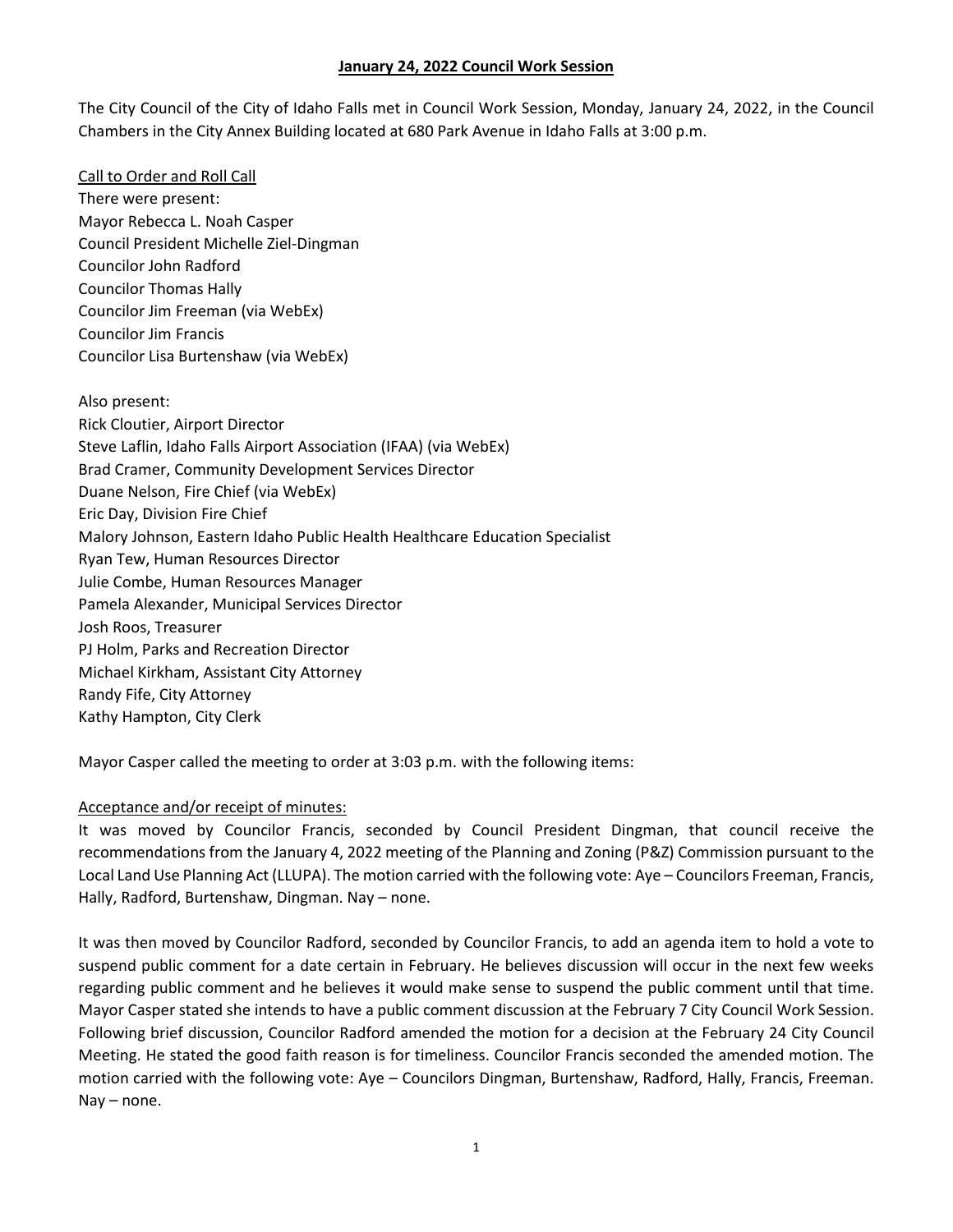Calendars, Announcements, Reports, and Updates:

January 24, City Council Work Session

January 26, Bonneville Metropolitan Planning Organization (BMPO) Policy Board

January 27, Idaho Falls Power (IFP) Board Meeting, and City Council Meeting

Mayor Casper noted there are miscellaneous calendar items for February including the Idaho Falls Police Department (IFPD) Annual Awards Banquet on February 11. She also noted Council President Dingman will be presiding at the January 27 City Council Meeting.

## Association of Idaho Cities (AIC) –

Mayor Casper briefly reviewed the January 20, Officials Day at the Capitol. She also stated there is a fix for House Bill 389 regarding Urban Renewal Districts, noting valuation will not be part of the 8% growth cap. She indicated additional discussion will need to occur regarding property taxes. She briefly reviewed other discussion topics with the AIC. She noted AIC Academy Training will occur April 12.

## Legislature –

Mayor Casper stated the city has contracted with Capstone Government Relations, this is the same lobbyist firm that is working for AIC. She also stated additional legislative issues include Emergency Medical Services (EMS) Supplementary payment, records retention, and definition of public records.

## Community –

Mayor Casper stated the Department of Energy (DOE) has allocated \$62B in funds for community entities.

## Liaison Reports and Councilmember Concerns:

Councilor Hally recommended the councilmembers read a recent Post Register article regarding tax policy. He also believes contingency funds may be important for any extra costs in the upcoming budget.

Councilor Radford stated councilmembers should review the IFP survey results for future discussion. He also shared comments regarding the tax policy.

Council President Dingman stated the preliminary passenger numbers for the Idaho Falls Regional Airport (IDA) are 26% higher than 2019 with approximately 90,000 more passengers. She believes the investment in new flights is paying off.

Councilor Francis stated the Sister Cities Adult Delegation is anticipating visiting Idaho Falls this summer, and the Youth Delegation is anticipating visiting Japan pending the Coronavirus (COVID-19) situation. He also stated the Sister Cities gifts are on exhibit at the library. Councilor Francis stated he recently met with School District 91 Superintendent Dr. James Shank to begin the liaison assignment.

Councilor Freeman had no items to report.

Councilor Burtenshaw had no items to report.

Mayor Casper announced Human Resources (HR) has hired Jim Jernigan as a new Safety Coordinator.

## Airport/Discussion and Direction--Idaho Heritage Trust Grant:

Mayor Casper reminded the Council, per discussion at the December 21 Airport Leadership Workshop, the IFAA had applied for a grant for historic preservation for the previous Red Baron hangar, however, she indicated complications have come up regarding this grant. Director Cloutier stated the grant is a \$15,000 matching grant. He noted the grant does not clearly identify who is responsible for the match, and there were concerns as the grant recipient was not identified, although the Idaho Heritage Trust is listed in the grant. Mr. Fife clarified the recipient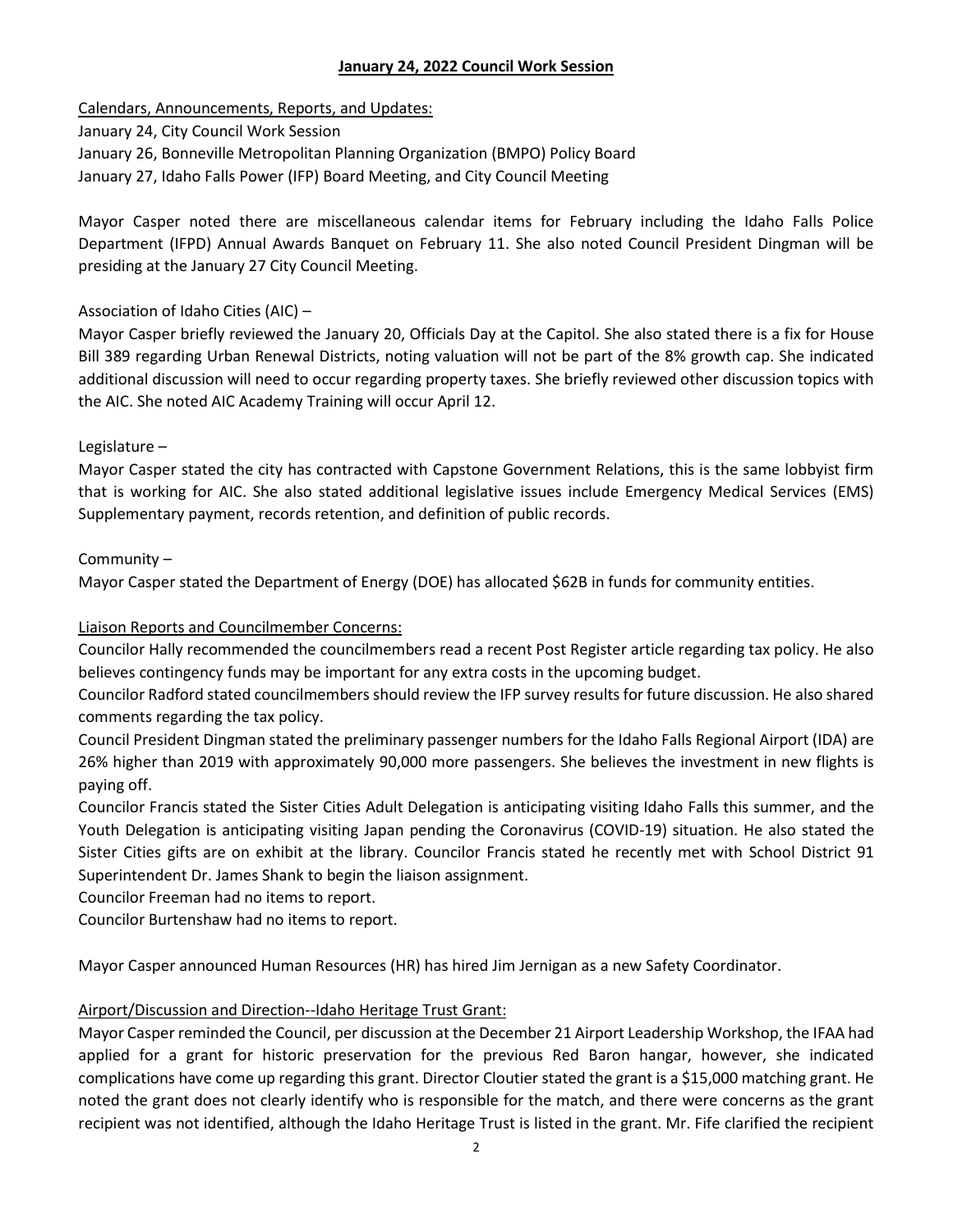is the public. Director Cloutier believes the grant obligations conflict with Federal Aviation Administration (FAA) obligations/assurances. He briefly reviewed these conflicts. He noted IDA is the only airport in Idaho with a historic district. Mr. Fife explained Idaho Heritage Trust is a non-profit organization. Director Cloutier believes it's bad timing for this grant at this time. He also believes there should be a plan moving forward, including the IFAA, tenants, and other agencies, for the council to make a good, educated decision. Per Councilor Radford, Director Cloutier stated Aeromark provides a month-to-month lease for the Red Baron Hangar. Brief discussion followed regarding the Red Baron Hangar and a master plan for IDA. Per Mayor Casper, Director Cloutier stated a master plan discussion is occurring with the committee. Also per Mayor Casper, Mr. Laflin stated the IFAA believed they followed the correct steps for this grant and the plan for the Red Baron Hangar. He noted the Red Baron Hangar is listed in the historical national registry. He believes repair of the roof is the logical first step. He noted this would be the fourth grant for this building. He also believes this grant is considerably larger than the typical historical grant, and any future grants may not be accepted if this grant is not submitted. He briefly reviewed other previous grants received for the city. Council President Dingman believes additional discussion needs to occur with the IDA Board regarding the grant. Following additional explanation, Mr. Fife recommended this grant not be signed at this time. Mayor Casper expressed her appreciation to the IFAA for being proactive, and she is hopeful the master plan process will lend itself to partnership. Director Cloutier believes the FAA grant assurances are more important than the \$15,000 grant. He also clarified \$30,000 would have to be spent, from city money, in order to receive up to the \$15,000 grant funding. Mayor Casper confirmed the grant will not be signed at this time.

#### Community Development Services/Discussion: Comprehensive Plan Adoption and Area of Impact Concerns:

Director Cramer stated new features/changes to the Comprehensive (Comp) Plan must go to the P&Z. He also stated, due to the number of residential zoning requests in industrial areas, a housing language change has been included in the Comp Plan – *"Although the City's goal is to increase and diversify the housing stock, there are places where residential is not an appropriate land use, even if the plan map may indicate that it could be. When considering requests for zones which allow housing, the city will consider issues recommended by the Department of Housing and Urban Development. These include a close examination of the site and surrounding land uses to identify environmental issues such as toxic sites, dumps, incinerators, hazardous materials, noise pollution, and other issues and land uses which may be incompatible with residential uses."* Director Cramer stated the largest/main reason for delay of the approval of the Comp Plan is in regard to impact fees. He also stated, per State Statute, impact fees are required in Comp Plan amendments, although only a reference to impact fees is required, inclusion of impact fees in the Comp Plan does not mean the city has to adopt these fees. He explained these changes in the Capital Facilities Plan. He indicated the P&Z recommended approval of the Comp Plan which will be presented to City Council on February 10 for adoption. Director Cramer stated he believes county concerns included the city adopting a plan as well as wanting a review of the Area of Impact (AOI). He also believes a plan is in place per previous work/discussions with citizens. He noted there is a different process for areas outside of the city. Councilor Hally believes *'and other issues and land uses which may be incompatible with residential uses'* is loose. Director Cramer stated the language is taken from Community Development Block Grant (CDBG) and Department of Housing and Urban Development (HUD). He noted 'similar' could be added to the language *('and other similar issues'*). Per Councilor Radford, Director Cramer agrees it makes sense to coordinate and collaborate with the county, he believes this will happen. He indicated he will be attending a county P&Z meeting in the near future. Mayor Casper reiterated approval of this item will be included on the February 10 City Council Meeting agenda. General comments followed.

#### Fire/Briefing: Overdose Harm Reduction Program:

Division Chief Day stated following discussion at the September 20, 2021 City Council Work Session regarding the Opioid Settlement, Health and Human Services (HSS) almost simultaneously announced their Overdose Harm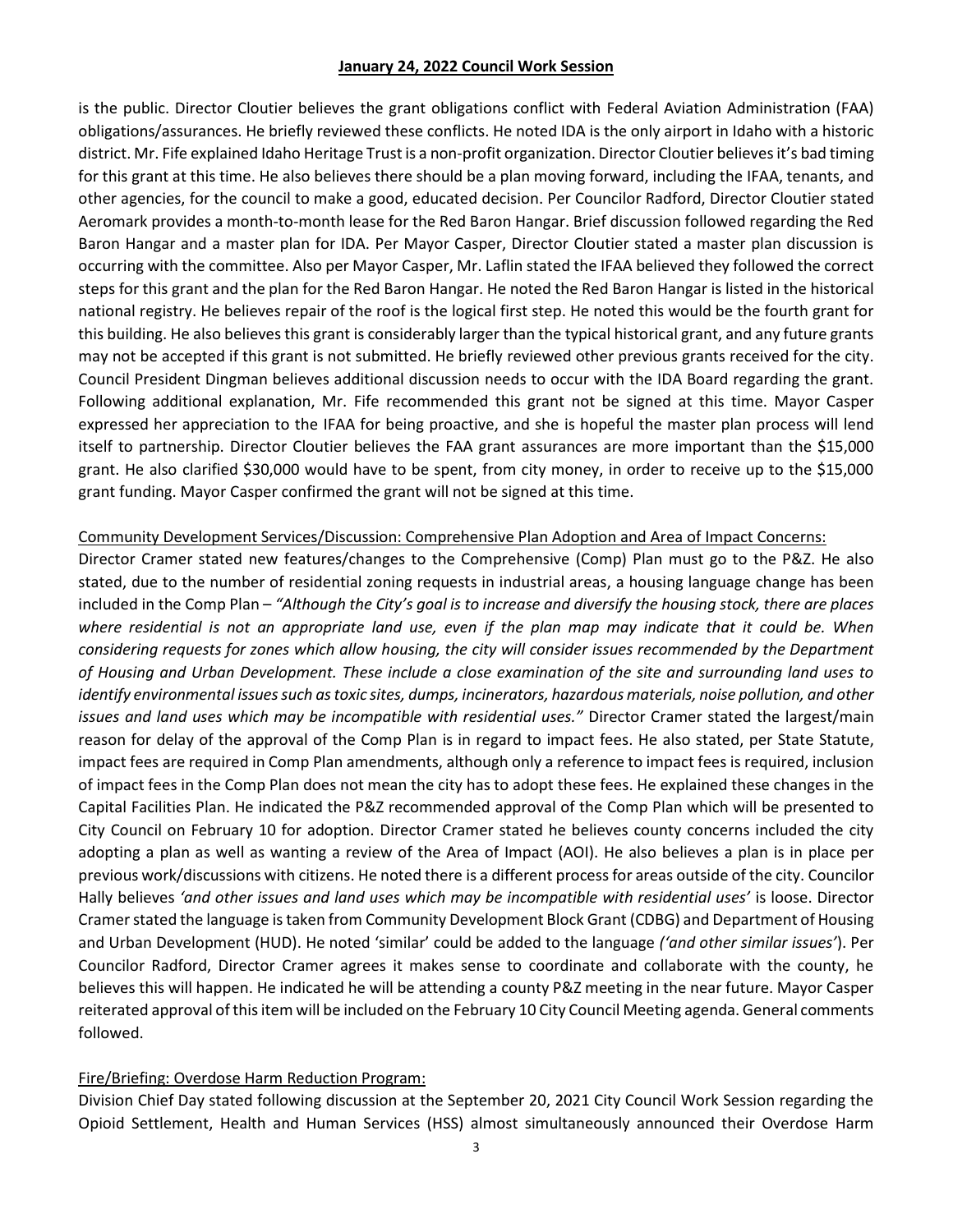Reduction Program. He indicated this is a 4-point plan – prevention, harm reduction, treatment, and support. He stated Ms. Johnson reached out to incorporate some of the programs. Division Chief Day stated the overdose rescue kit is a leave-behind rescue kit that would be supplied to non-fatal overdose situations. He also stated this program is completely independent of the opioid settlement, and this is no cost to the city. Division Chief Day explained the EMS response information, stating Ms. Johnson is able to track this information for hot spots in the community. He also stated Ms. Johnson is working with many entities to provide the access of Narcan to the public. Per Mayor Casper, Division Chief Day stated he will provide heat maps for distribution to the council. Also per Mayor Casper, Division Chief Day stated the policy was created from other agencies as well as HSS. He also stated this is one (1) component of addressing the opioid crisis, noting a lot of opioid overdoses are not from illicit drug use. He noted this kit will be available for accidental overdose or illegal drug use. Per Councilor Freeman, Ms. Johnson stated the Narcan expiration is approximately three (3) years. She noted the boxes of Narcan will be replaced as they are expiring. She described the contents of the bag. She also noted bags have been placed around the community. Per Councilor Radford, Ms. Johnson stated this will help with any type of opioid overdose. Council President Dingman expressed her appreciation for this proactive approach.

### Human Resources/Discussion: Personnel Manual Changes:

Director Tew reviewed the following key changes:

-Definitions and Terms for "Work Week" and "Hours of Work". Discussion followed regarding clarification of employees who perform work thirty-five or more hours. Due to no previous issues, this will be amended at a future time.

-XV. Flexible Work Schedule. Director Tew stated this was due to COVID. Mayor Casper believes this amendment may be needed for on-going arrangements, not just COVID-related issues. Per Councilor Burtenshaw, Director Tew believes XV.B.3.a. required some side bars. Councilor Burtenshaw believes approval/permission should be limited to the discretion of the director or the supervisor. Director Tew stated approval by the director is included in XV.B.4. Modifications will be made per additional discussion.

-XVII. Holidays. Director Tew stated Juneteenth has been added and the day after Thanksgiving will now be a holiday each year.

-XVIII. Vacations. Director Tew stated there had been an exception in the policy for certain cases if the director approves the request to go beyond the 240-hour maximum. He indicated this was useful during the initial phase of COVID, however, there have been no requests in the previous two (2) years. He also indicated this is problematic as the system does not allow for individual exceptions. Councilor Francis questioned if an adjustment should be made for vacations, noting he is unsure of the actual goal. Director Tew stated council previously requested a cutoff as vacation should be used as intended and not saved up. Per Mayor Casper, Director Tew stated any vacation hours beyond 240 are immediately lost/stopped in TimeClocks Plus (TCP). Discussion followed regarding the configuration of TCP. Councilor Francis believes an analysis needs to be performed regarding the vacation cap. Mayor Casper stated any future changes would not preclude the proposed amendments. Director Tew also stated vacation and sick leave cannot be used prior to being accrued.

-XXI. FMLA, XXIII Accident on Duty, and XXXVI. Drug Free Workplace. Director Tew briefly explained these sections. Mayor Casper stated these amendments will require a 30-day comment period for employees prior to approval. Director Tew stated all employees will be notified of the changes by email with mechanisms provided to those employees with no email.

## Municipal Services/Quarterly Financial Presentation:

Mr. Roos briefly reviewed the Market Review stating the Feds dropped the rates to zero (0) during COVID. He indicated three (3) different rate hikes are anticipated in the current year with three (3) additional rate hikes in 2023. He explained the Fed's New Dot Plot graph. He indicated this will help with savings and investments. Mr. Roos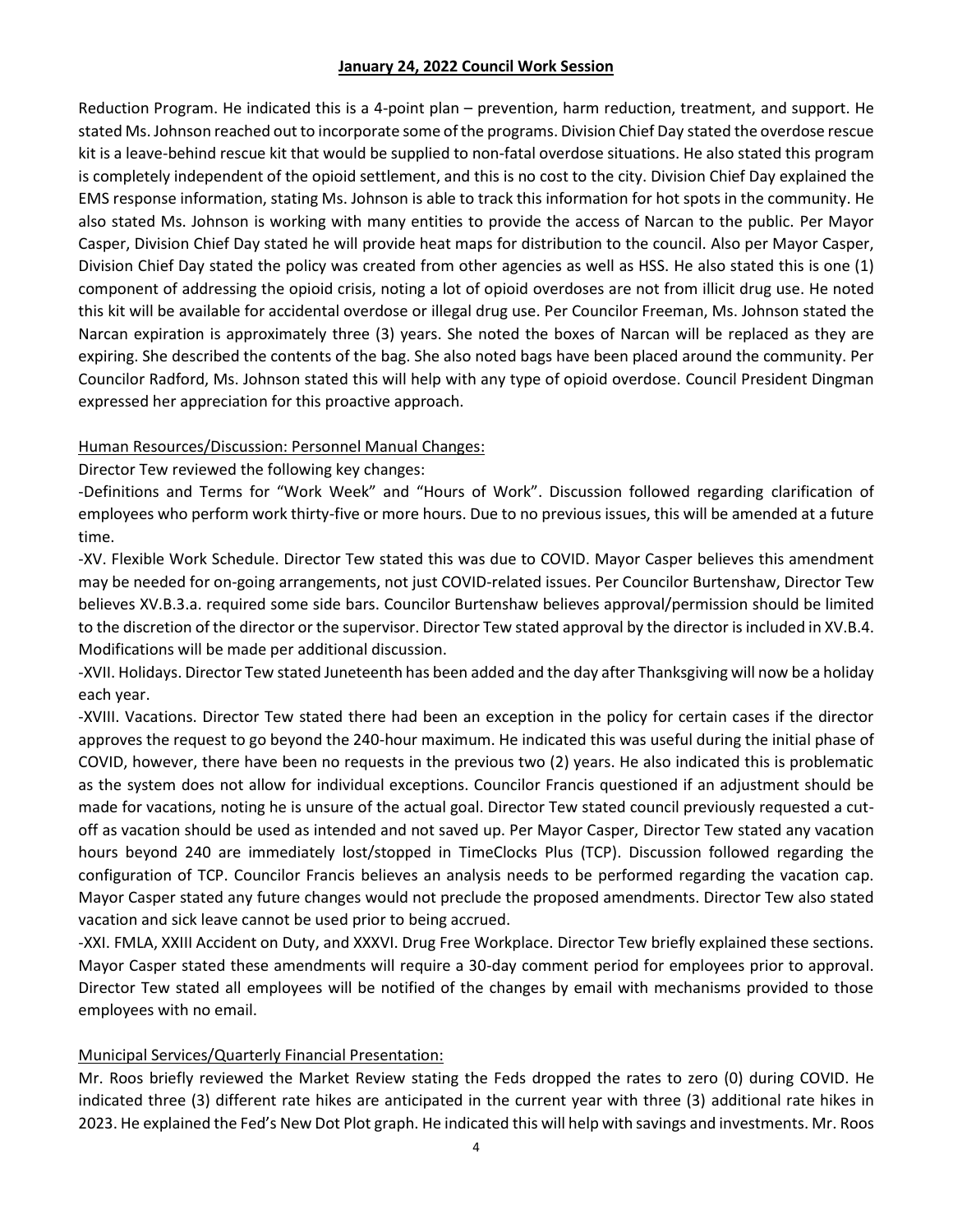stated inflation rates have significantly increased this year which is the largest 12-month increase since 1982, and it is anticipated these rates will last into the middle of 2022. He also stated the unemployment rate has dropped to 3.9%, which is the lowest since February 2020. He noted the unemployment rate in Idaho is 2.6%. Mr. Roos reviewed the Treasury Yield. He noted these rates have been increasing, which is good for the city. He also noted the previous year was .145%, the current rate is just over 1%. He also reviewed city comparison to the local government investment pool. Mr. Roos reviewed and explained December 2021 Types of Investments, the brokers used for these investments, Cash and Investments, and December 2021 Investments Maturity. He stated the three (3) main objectives in the policy are safety, liquidity, and yield. Mr. Roos reviewed Cash Flow Report as compared to the previous year for City Cash and General Fund Cash. Mr. Roos reviewed the Treasurer's Report which will now include funds comments as well as interest earned/paid out. He explained General Fund which includes \$5.3M designated for the American Rescue Plan Act (ARPA) funding (received in May 2021, has not been spent yet), \$1M designated for snow removal (has not been transferred yet), \$1.7M designated for cash reserves, and a pending transfer to the Golf and Fiber Fund. He also briefly explained the Golf Fund, the EMS Fund, and the Police Facility Fund. Per Councilor Radford, Mr. Roos stated the \$1.7M reserves is due to previous year savings and the Coronavirus Aid, Relief, and Economic Security (CARES) Act money, and this is a new account. He also reviewed the Cash Flow Report (City Cash and General Fund Cash) for the previous two (2) years.

Director Alexander reviewed the following with general comments throughout:

First Quarter Ending December 31, 2021 - City-wide Revenue –

2021/2022 Budget = \$234,444,041

Actual (December 31) = \$39,594,929

Percentage Received = 17%

Director Alexander stated the property tax revenue will be received by month end, and the majority of Miscellaneous Revenue is for enterprise projects as well as grants.

First Quarter Ending December 31, 2021 - City-wide Actual Expenditures –

2021/2022 Budget = \$294,891,737

Actual (December 31) = \$65,628,251

Percentage Received = 22%

Director Alexander noted there will be larger salaries/wages and benefits in the months that have three (3) payroll periods. She also noted Miscellaneous Expense includes a variety of departments that have set aside money for projects that are not included in the expenditures categories.

Fiscal Year Ending December 31, 2021 - General Fund Revenue – 2021/2022 Budget = \$53,588,052 Actual (December 31) = \$6,201,099 Percentage Received = 12% Director Alexander stated this was budgeted conservatively.

Fiscal Year Ending December 31, 2021 - General Fund Expenditures – 2021/2022 Budget = \$54,100,969 Actual (December 31) = \$12,652,389 Percentage Received = 23% Director Alexander stated this includes encumbrances.

First Quarter – Highlights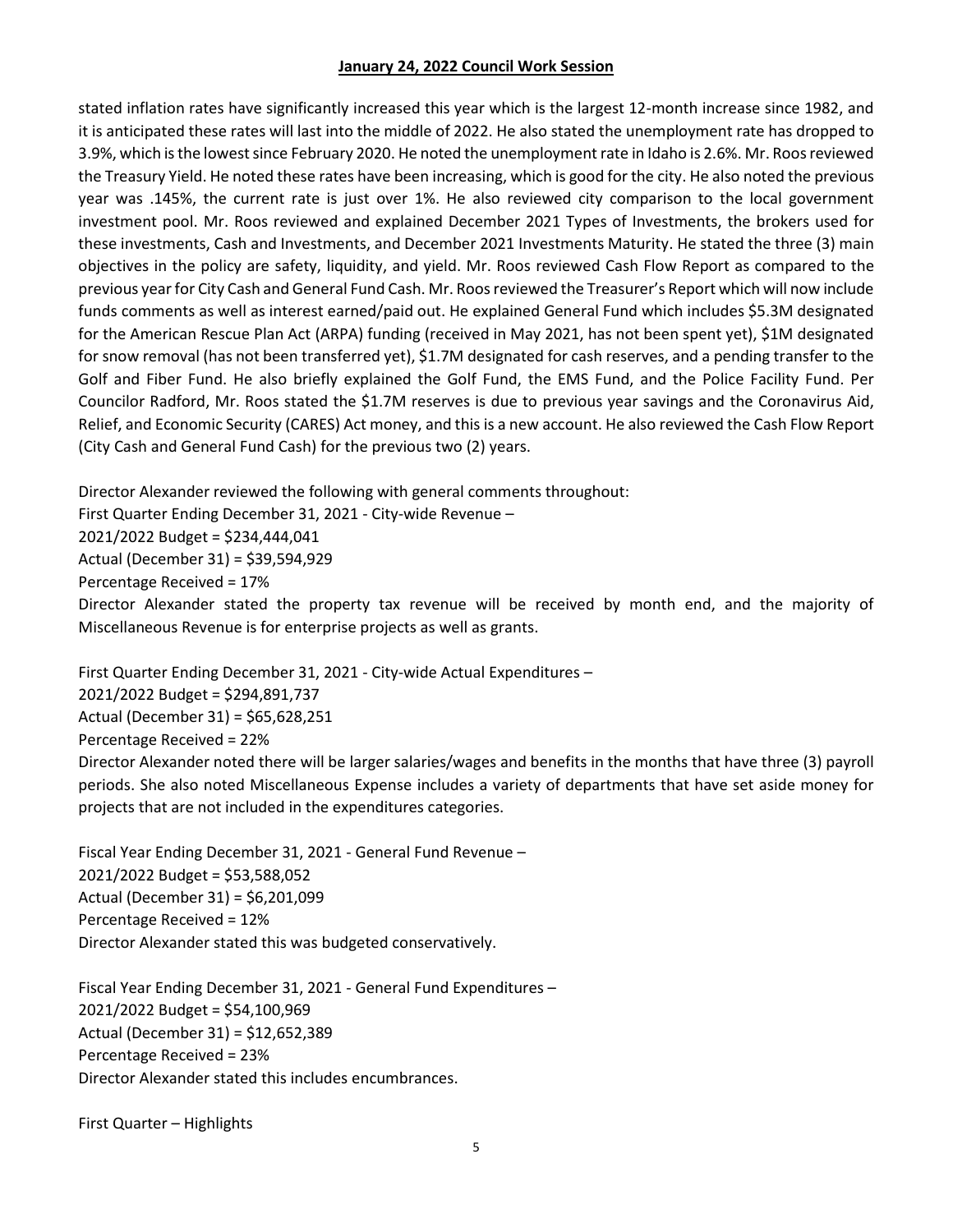- External Audit
- Cayenta Customer Information System Upgrade

## Parks and Recreation (P&R)/Briefing: Noise Park Use Agreements:

Director Holm presented the following with general comments throughout:

Types of Use Agreements managed by P&R:

- Joint Use Agreements (no cost to city)
- User Group Agreements (per game and per hour)
- Facility Rental Agreements (facility rental + \$1 per paid admission)
- Facility Lease Agreements (includes \$1 per paid admission)

# Motocross Track at Idaho Falls Raceway –

Director Holm reminded the council of the 80+ supporters who appeared at the July 8, 2021 City Council Meeting expressing their desire to open the track. He stated several discussions have occurred with this group regarding an agreement. He explained 'clubbing up', stating this was the only option for the motocross community. He indicated the motocross community has 'clubbed up' and has created Idaho Falls Motocross Association (IFMA) as a 501(C)3 including a Board of Directors and by-laws. Director Holm stated he has been working with legal staff and IFMA to create a facility lease agreement that will work for both parties. He noted this agreement will be modeled to the Idaho Falls Stock Car Association agreement. He believes this will be a good agreement. He reviewed the proposed lease agreement which includes a 5-year term ending in February of 2027, \$1 per paid rider or spectator fee, IFMA parameters and responsibilities, and city responsibilities. Director Holm stated this item will be included on the January 27 City Council Meeting agenda for approval. Per Councilor Radford, Director Holm stated the city's insurance will cover the facility, the IFMA must have insurance as a user group for their operations. Councilor Radford, Councilor Francis, and Council President Dingman expressed their appreciation for this effort. Director Holm stated BMX has also approached P&R for use at the Idaho Falls Raceway at Noise Park, although he indicated other property is being looked at for this user group.

# Discussion: Connecting Us, Sustaining Progress (CUSP) Reports:

Mayor Casper stated per discussion with Councilor Francis, it was suggested a separate meeting be held for the CUSP reports. Councilor Radford suggested a doodle poll to determine a preferred time. Mayor Casper requested additional feedback from the council.

# Amended Agenda Item - Public Comment:

Councilor Radford believes the suspension should be short-term and time specific which would allow the council time for discussion on how to conduct the forum around hearing from the public that is meaningful. It was determined the date certain for approval could be February 22. Per Mr. Fife, Councilor Radford clarified this is only specific to the general public comment portion of the agenda, this does not affect any public hearing requirements. It was then moved by Councilor Radford, seconded by Councilor Francis, to suspend public comment in the general public comment portion until February 22. The motion carried by the following vote: Aye – Councilors Burtenshaw, Francis, Hally, Radford, Dingman. Nay – Councilor Freeman.

It was then moved by Councilor Francis that council move into Executive Session (at 6:29 p.m.). The Executive Session is being called pursuant to the provisions of Idaho Code Section 74-206(1)(b) to consider the evaluation, dismissal or disciplining of, or to hear the complaints or charges brought against a public officer, employee, staff member or individual agent. The Executive Session will be held in the City Annex Conference Room. At the